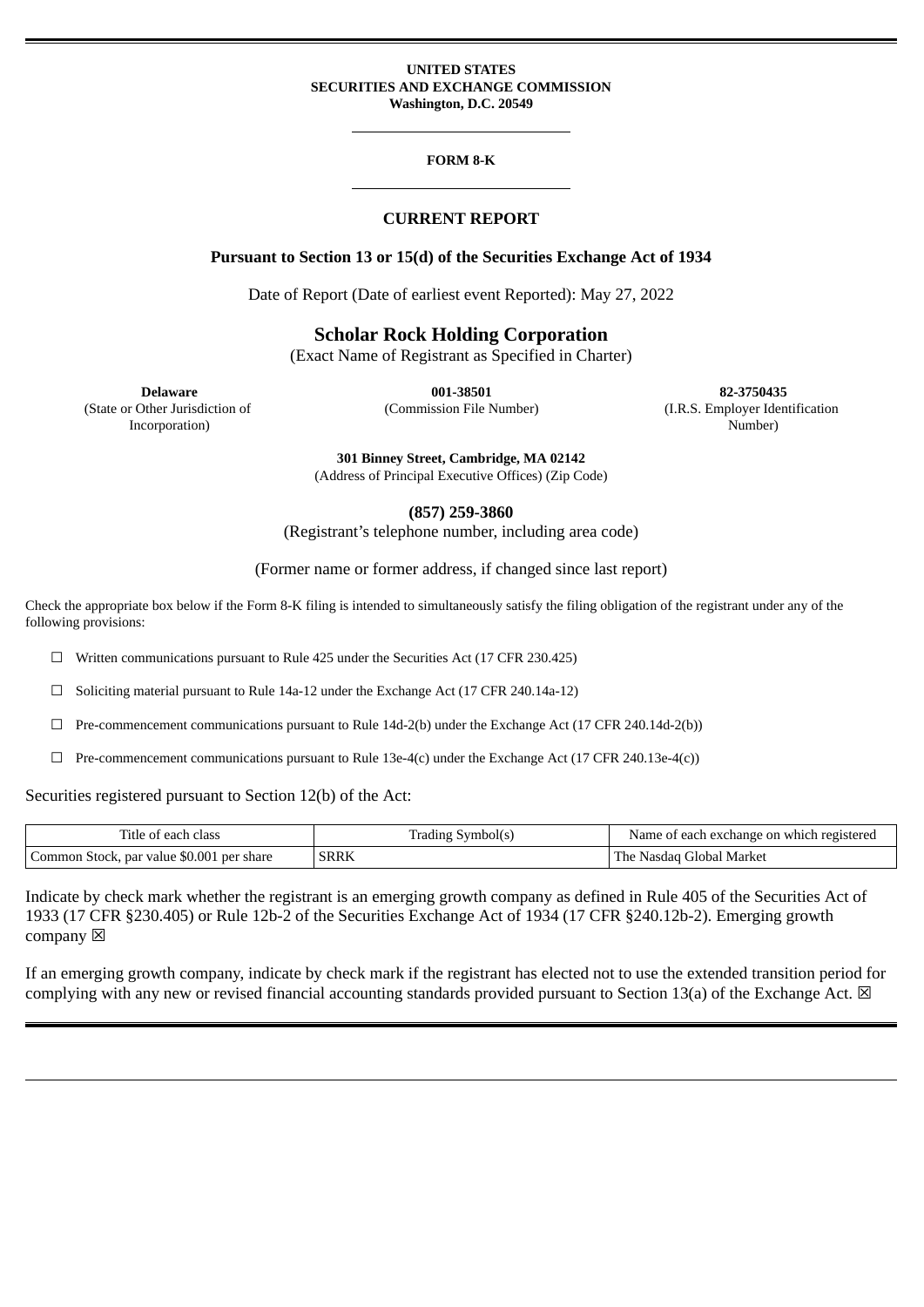#### **Item 5.07. Submission of Matters to a Vote of Security Holders.**

On May 26, 2022, Scholar Rock Holding Corporation (the "Company") held its annual meeting of stockholders (the "Annual Meeting") to consider and vote on the two proposals set forth below, each of which is described in greater detail in the Company's definitive proxy statement filed with the U.S. Securities and Exchange Commission on April 13, 2022. The final voting results are set forth below.

#### Proposal 1 – Election of Directors

The stockholders elected each of the persons named below to serve as a Class I director of the Company for a three-year term that expires at the Company's annual meeting of stockholders in 2025 and until his successor has been duly elected and qualified, subject to his earlier death, resignation or removal. The results of such vote were as follows:

| <b>Director Name</b>      | <b>Votes For</b> | <b>Votes Withheld</b> |
|---------------------------|------------------|-----------------------|
| Nagesh Mahanthappa, Ph.D. | 24,557,780       | 4,060,669             |
| Joshua Reed               | 24.380.745       | 4.237.704             |

### Proposal 2 – Ratification of Appointment of Independent Registered Public Accounting Firm

The stockholders ratified the appointment of Ernst & Young LLP as the Company's independent registered public accounting firm for the fiscal year ending December 31, 2022. The results of such vote were as follows:

| <b>Votes For</b> | <b>Votes Against</b> | <b>Abstentions</b> |
|------------------|----------------------|--------------------|
| 30,692,469       |                      | 108,146            |